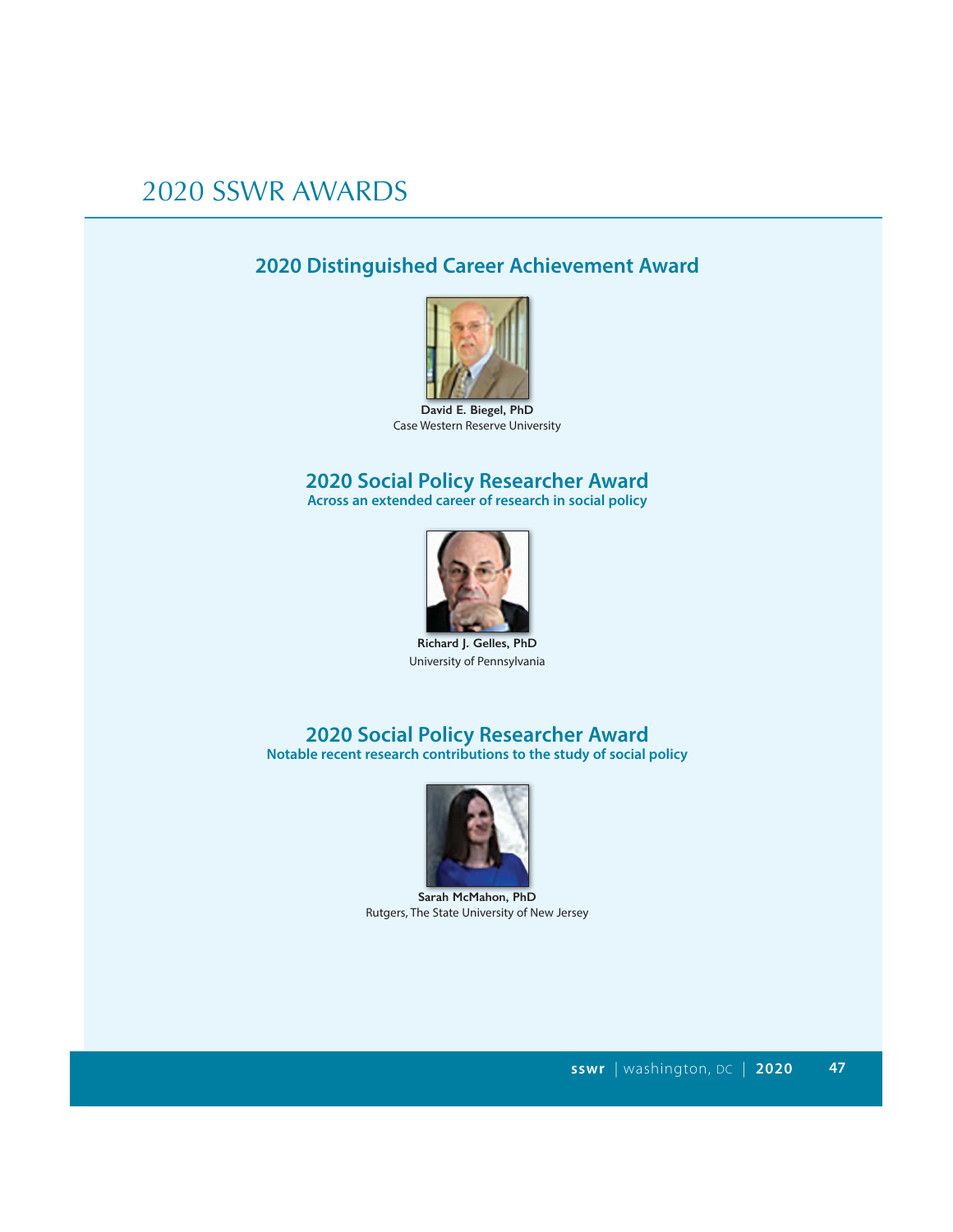#### **2020 Book Award**



University of California, Los Angeles



**Diane J. Terry, PhD** Loyola Marymount University

Abrams, L.S. & Terry, D.J., (2017). Everyday Desistance: The Transition to Adulthood Among Formerly Incarcerated Youth. New Brunswick, NJ: Rutgers University Press.

#### **2020 Book Award Honorable Mention**



**Tina K. Sacks, PhD** University of California, Berkeley

Sacks, T.K. (2019). Invisible Visits: Black Middle-Class Women in the American Healthcare System. New York, NY: Oxford University Press.

### **2020 Deborah K. Padgett Early Career Achievement Award**



**Jaime Booth, PhD** University of Pittsburgh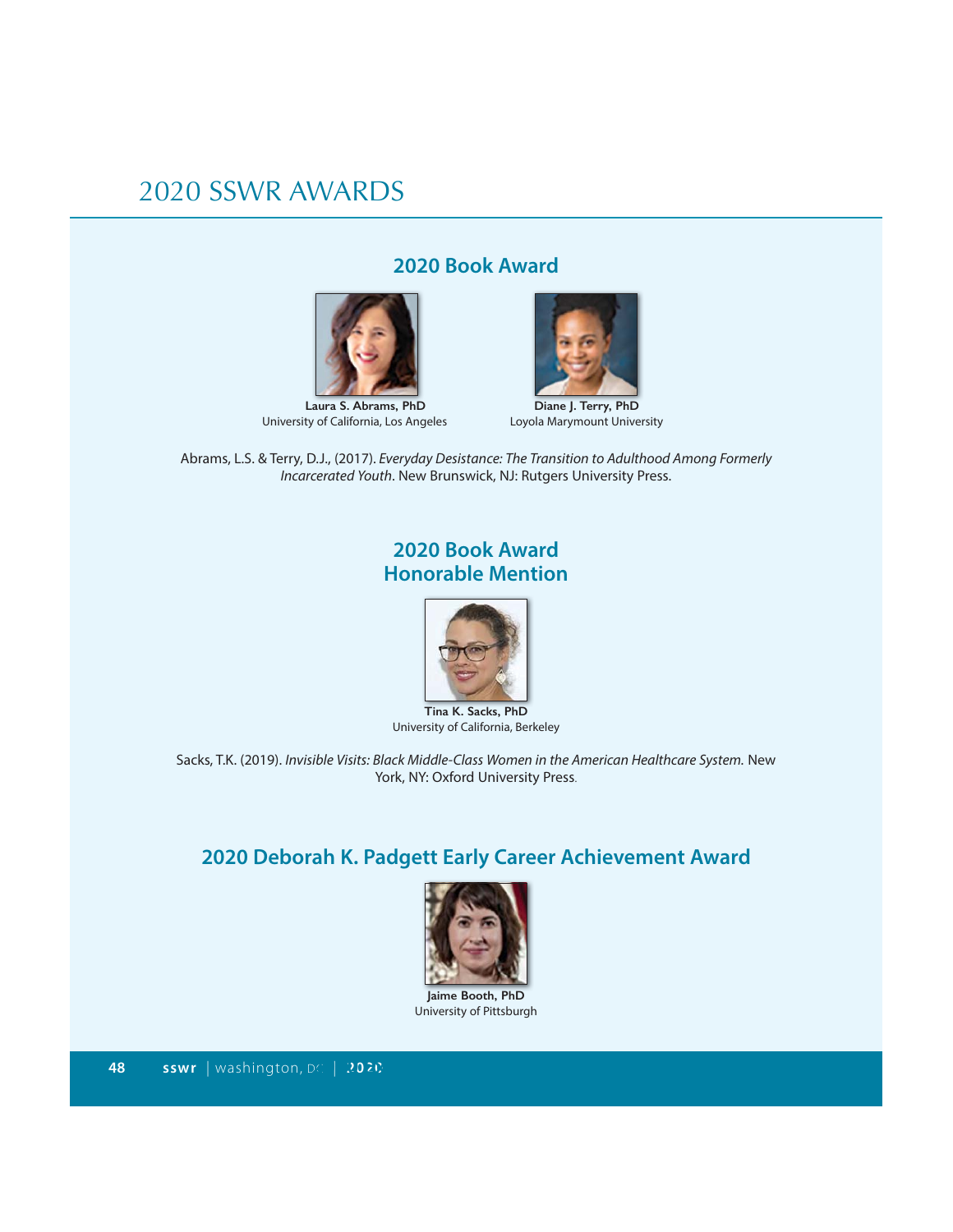

**Melissa E. Dichter, PhD** Temple University

#### **2020 Excellence in Research Award**



**Clara Wagner, PhD** U.S. Department of Veterans Affairs



**Gala True, PhD** Louisiana State University

Dichter, M.E., Wagner, C., True, G. (2018). Women veterans' experiences of intimate partner violence and nonpartner sexual assault in the context of military service: Implications for supporting women's health and wellbeing. Journal of Interpersonal Violence, 33(6), 843-864.

#### **2020 Excellence in Research Award Honorable Mention**





 **Richard J. Smith, PhD**<br> **Amanda J. Lehning, PhD**<br> **CHOLO** *Kyeongmo Kim, PhD*<br> **CHOLO** *Kenning, PhD***<br>** *Kyeongmo Kim, PhD***<br>** *Wayne State University***<br>
<b>CHOLO** *Kenning, PhD* 



Virginia Commonwealth University

Smith, R.J., Lehning, A.J., Kim, K. (2018). Aging in Place in Gentrifying Neighborhoods: Implications for Physical and Mental Health, Gerontologist, 58(1), 26–35.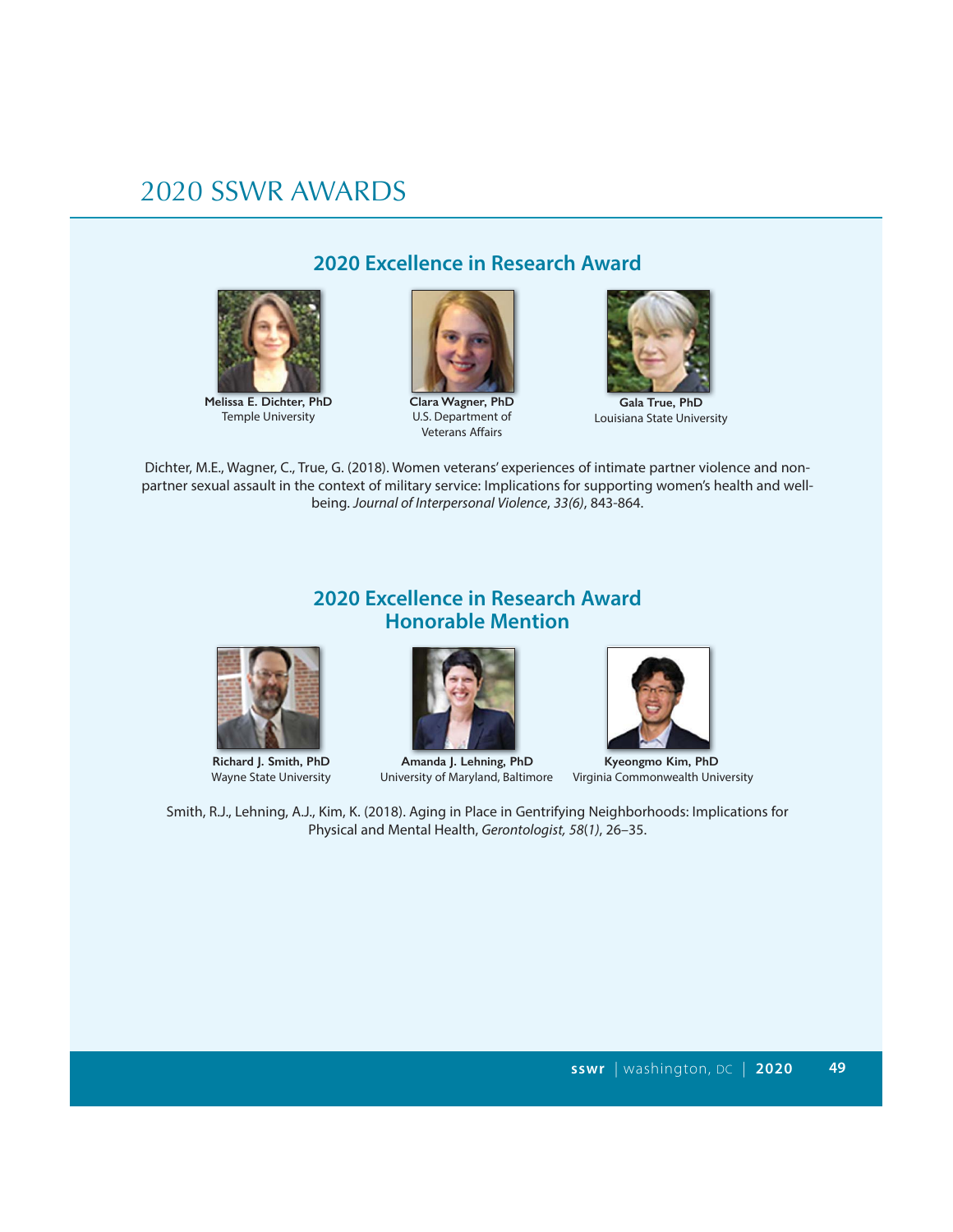#### **2020 Excellence in Research Award Honorable Mention**



**Jordan P. Davis, PhD** University of Southern California





**Douglas C. Smith, PhD** University of Illinois at Urbana-Champaign



**Daniel Berry, EdD** University of Minnesota



**Christopher Menard, PsyD** University of Illinois at Urbana-Champaign



**Tara M. Dumas, PhD** Huron University College at Western University



**Brent W. Roberts, PhD** University of Illinois at Urbana-Champaign

Davis, J.P., Berry, D., Dumas, T.M., Ritter, E., Smith, D.C., Menard, C., Roberts, B.W. (2018). Substance use outcomes for mindfulness based relapse prevention are partially mediated by reductions in stress: Results from a randomized trial. Journal of Substance Abuse Treatment, 91, 37-48.

#### **2020 Doctoral Fellows Award**



The University of Chicago

"Disrupting Criminal Legal System Involvement among Young Transgender Women: A Mixed-Methods Study Examining the Roles of Gender-Based Violence, Discrimination, and Social Support."



**Margaret M.C. Thomas** Boston University

"Material Hardship, Public Assistance, and Child Wellbeing: A Panel Data Study."